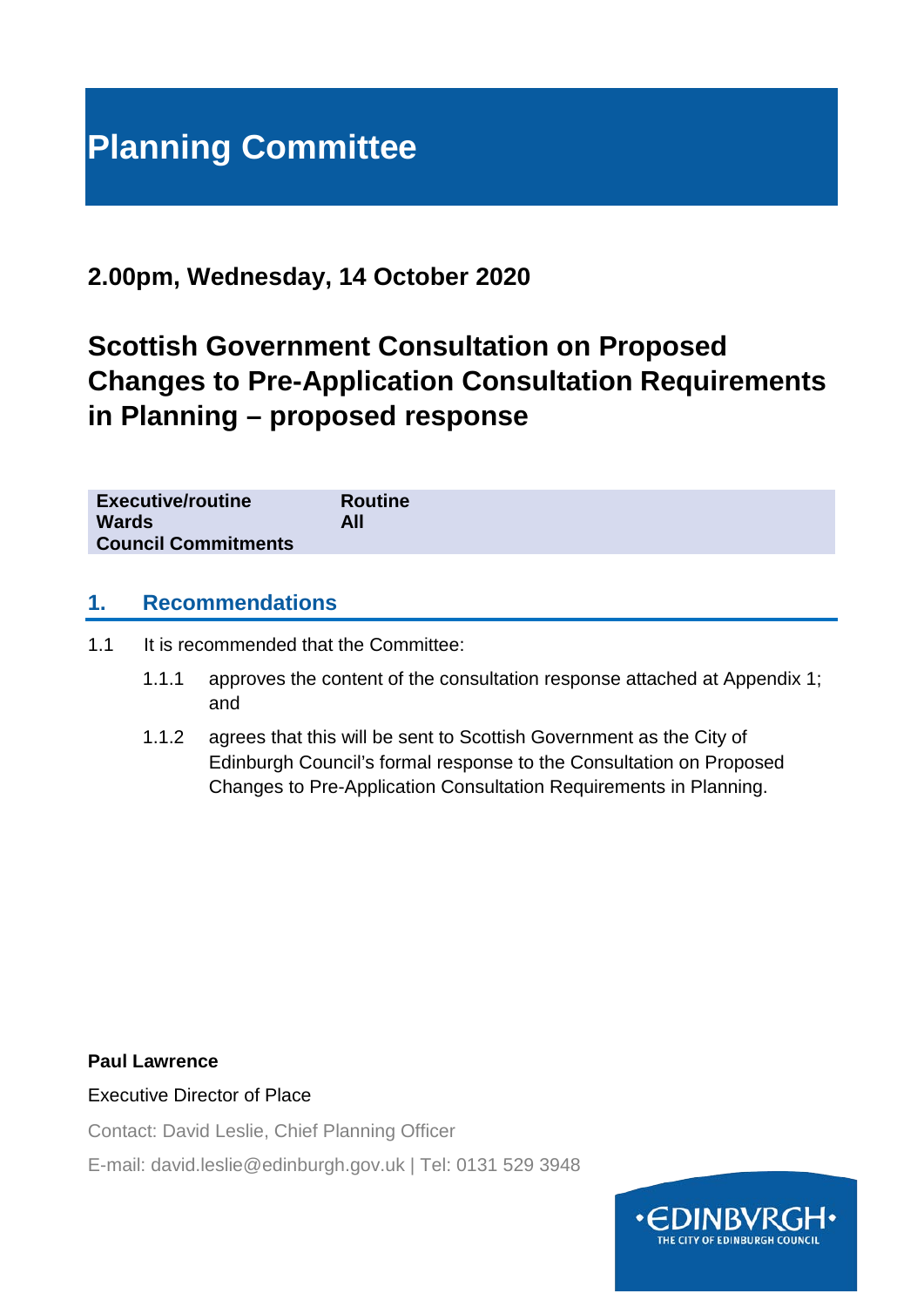# **Report**

## **Scottish Government Consultation on Proposed Changes to Pre-Application Consultation Requirements in Planning – proposed response**

## **2. Executive Summary**

- 2.1 This report seeks approval of the Council's response to the Scottish Government's consultation on Proposed Changes to Pre-Application Consultation Requirements in Planning.
- 2.2 Requirements already exist for pre-application consultation (PAC) with local communities on national and major developments. These requirements were introduced in 2009, as part of the implementation of the Planning etc. (Scotland) Act 2006.
- 2.3 The proposed changes to PAC are part of a wider package of measures on improving community engagement in planning matters and building public trust.
- 2.4 This consultation response supports the need for greater accountability and transparency in the process.

## **3. Background**

- 3.1 The [Planning \(Scotland\) Act 2019](http://www.legislation.gov.uk/asp/2019/13/contents/enacted) was passed by the Scottish Parliament in June 2019. This will determine the future structure of the modernised planning system.
- 3.2 The detail of how the new Act's provisions will work in practice will be contained within secondary legislation and guidance, which will be developed over the coming months.
- 3.3 The proposals for changes to PAC come, in part, from the report by the independent panel assigned to review the Scottish Planning system: 'Empowering Planning to Deliver Great Places' (May 2016). The report referred to concerns that PAC can be a 'tick box' exercise and that there was a lack of feedback to communities on their views at the pre-application stage – i.e. prior to the finalised application being made.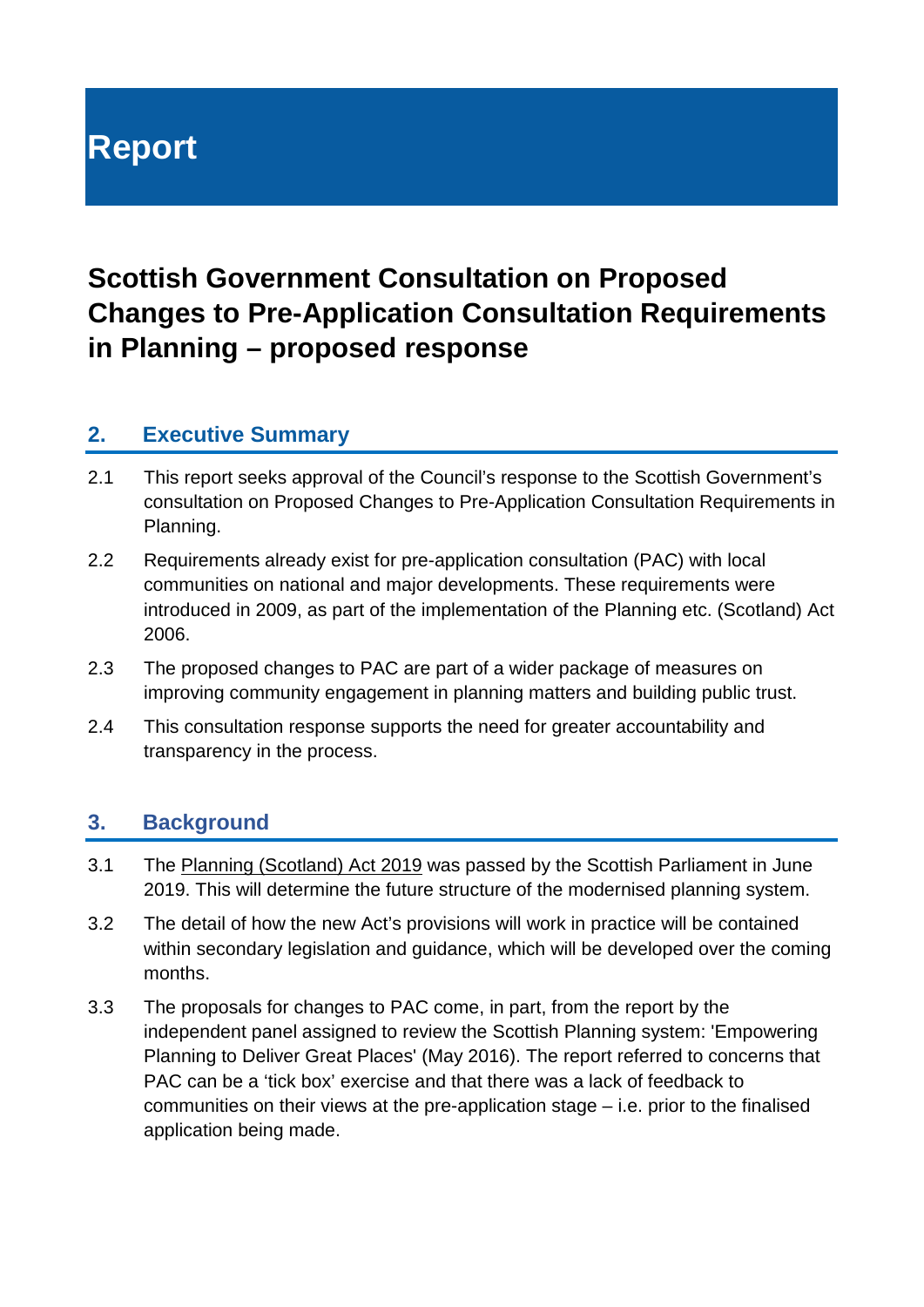- 3.4 This consultation presents options for greater transparency and clarity around the PAC process. It seeks views on the detailed legislative proposals for PAC, the approach to engagement with disabled people during PAC, and on the content of guidance on PAC.
- 3.5 The results of consultation will assist in finalising the changes to legislation and guidance on PAC.
- 3.6 It should be noted that the consultation is concerned only with the PAC process. The wider package of measures on improving community engagement in planning matters and building public trust includes aspects of local place plans and innovative methods of early community engagement in areas of change. The Council's approach to the use of Place briefs is one aspect of that package.

## **4. Main report**

- 4.1 This Scottish Government consultation on PAC requirements in Planning is welcomed as the Council supports meaningful community engagement at an early stage in the Planning process.
- 4.2 Early engagement must be wide reaching involving the wider community, proportionate to the scale of the development and responsive to the comments received to ensure it is meaningful and not a tick box exercise, which is a concern that has previously been expressed.

#### **Public Events**

- 4.3 Currently prospective applicants are required to hold at least one physical public event as part of PAC. During the Covid-19 emergency this requirement is suspended temporarily, and online alternatives are being promoted through guidance.
- 4.4 In order to help address concerns about PAC being a 'tick box' exercise, and concerns about a lack of feedback to the public on the views they have submitted (prior to the application being made), the Scottish Government is proposing to make a second public event mandatory as part of the PAC process.
- 4.5 From our experience of major development proposals in Edinburgh, exemplar engagement should have several events. The proposal here is that the second event would provide feedback to the community following receipt of comments after the first event. The developer would need to clearly set out the purpose of the first event to ensure the second event is meaningful. It seems reasonable that a second public event would feedback on the comments received at the first event, with the developer explaining how they intend to address (or explain why they are not addressing) the issues raised.
- 4.6 During the Covid-19 emergency, the Planning Service has agreed a number of online PAC events with prospective developers in line with Scottish Government advice. There has been no formal evaluation but there have been very few issues reported to the Planning Service about online consultations.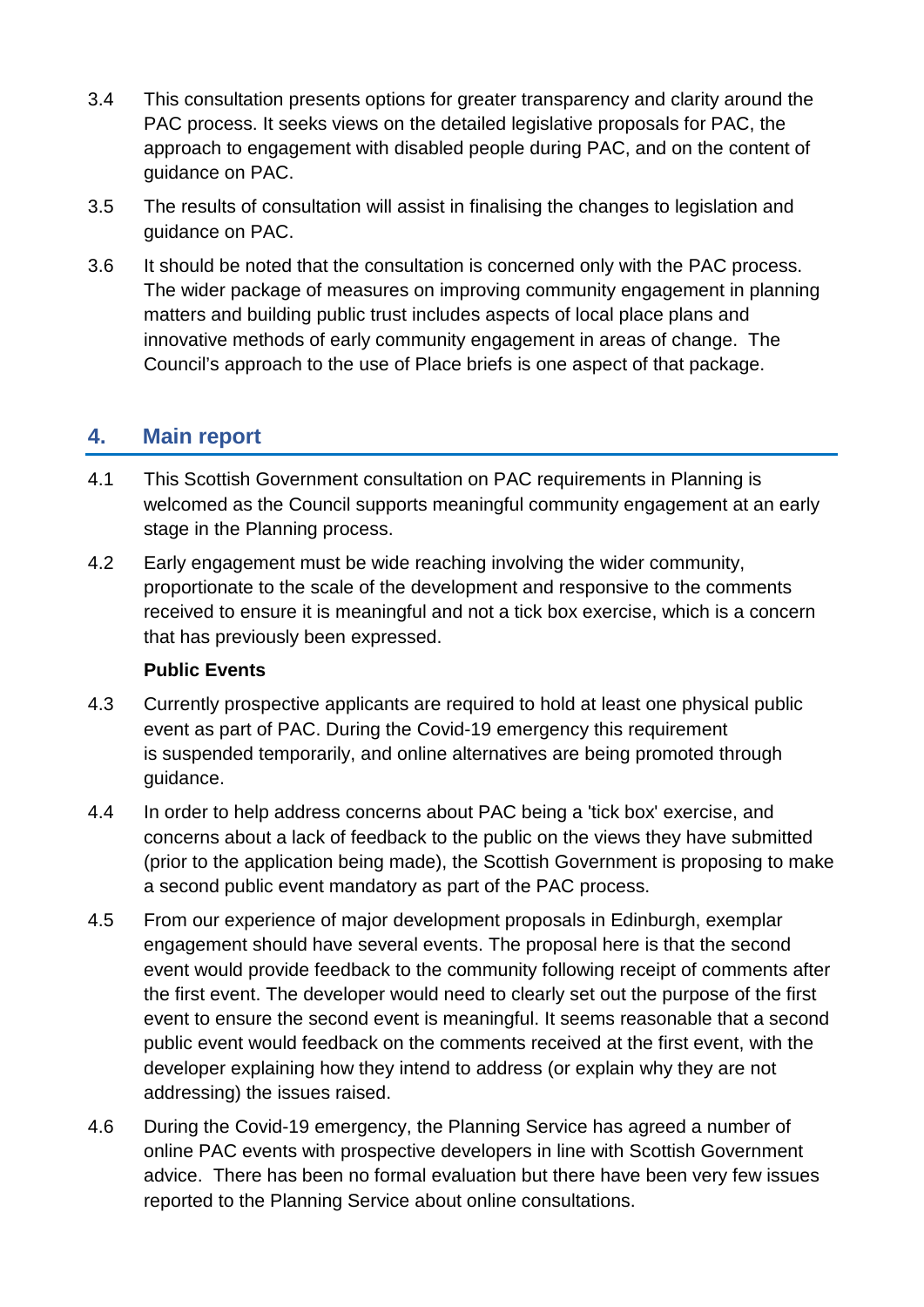4.7 Online events are accessible to a wide range of people including the "hard to reach" groups; those with children/the young/disabled/shift workers who may find it difficult to attend events due to the timing or locality. However, there may still be barriers to engagement for people without access to the internet. The Scottish Government recognises that it is unlikely that a move to online engagement will in itself be a solution for issues around engagement in planning. The Council would encourage more use of online consultation events but that other forms of engagement should be explored to meet local requirements.

## **Availability of documents**

- 4.8 Likewise, currently prospective applicants conducting PAC are required to make information on the proposal available to members of the public in a physical format (paper copies). During the Covid-19 emergency the option was allowed to provide information by electronic means (online).
- 4.9 The Council would support the continued practice of online documents but the availability from the prospective applicant of hard copies (paper) for specific requirements in the community. Experience has shown that developers provide more information when consultation is online. There is a high level of online access amongst Edinburgh households but for those without personal access, it is recommended that one solution would be the continued use of online access in libraries.

## **PAC Content**

- 4.10 In order to improve the consistency and transparency of PAC reports, and the PAC process itself, the Scottish Government is proposing to specify the content of PAC reports in regulations. The Council agrees with this proposal.
- 4.11 The Council would also agree that there needs to be consistency between the Planning Advice Note (PAN) and the subsequent application. However, the Council considers that this requires further clarification from Scottish Government. For example, following the PAC process the description of the proposal may change. If the Council did not accept these minor changes, then the applicant would need to be very vague in their PAN description, which would then lead to an inadequate description at the application stage.

## **Pre-application Consultation with Disabled People**

4.12 It is proposed to prepare guidance relating to the inclusion of consultation with Access Panels at the PAC stage. The inclusion of Access Panels at the PAC stage would greatly assist in designing prospective developments. The Council would welcome this proposal.

#### **General Comments**

4.13 The PAC is not material to the determination of a planning application. It engages the community at an early stage in the planning process. Guidance must be clear in setting out the scope of early engagement to ensure expectations from the community are reasonable and managed.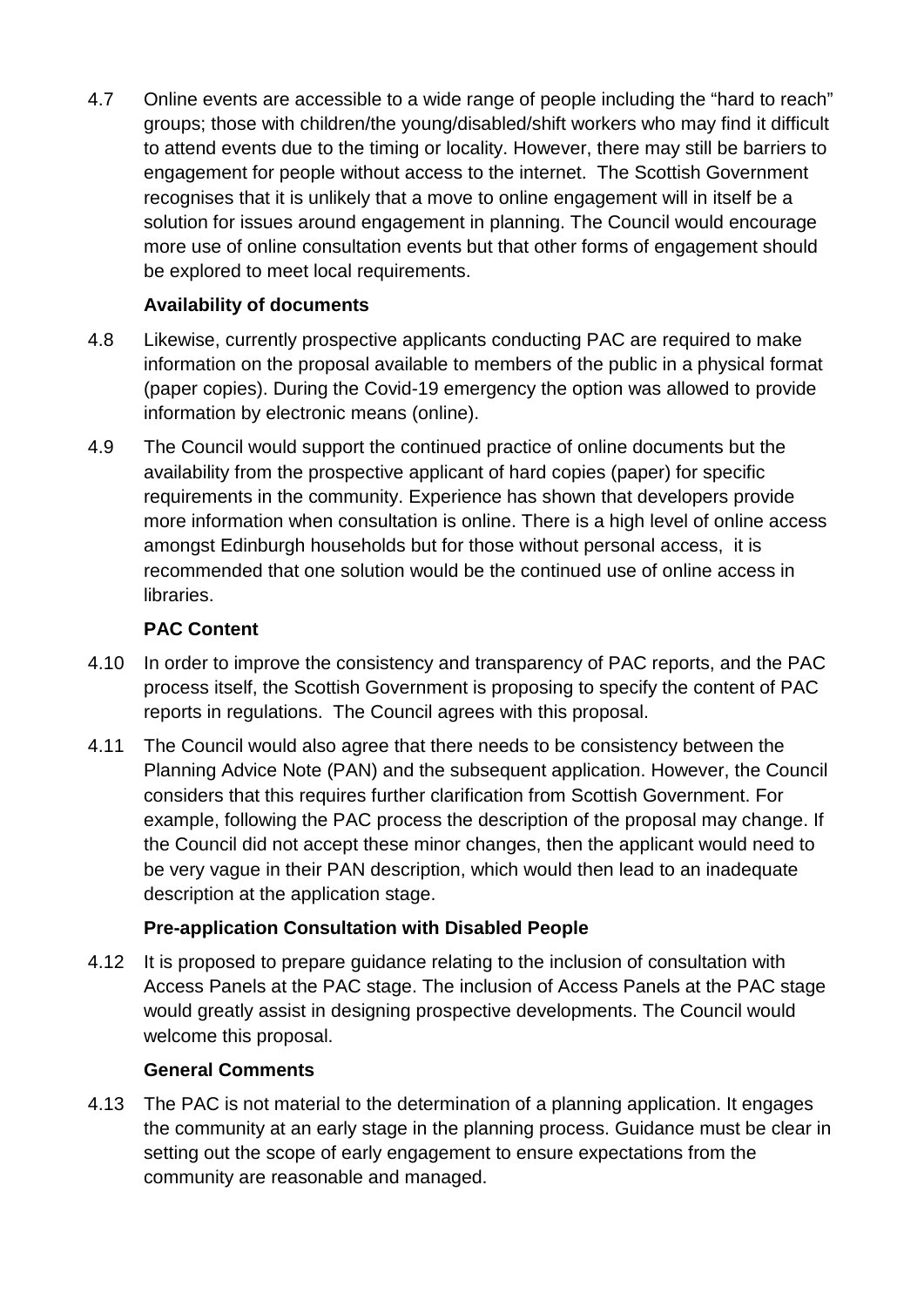4.14 At present PAC reports are submitted by developers but may not always be a true reflection of the views expressed by the community. However, there is no statutory recourse if this is the case. The current practice of advertising public events in the local newspaper should be removed from the process. This is costly and disproportionate to the audience it reaches. The practice is considered outdated. Instead, it is suggested that events could be advertised on the Planning Authority website, alongside weekly lists.

#### **Conclusion**

4.15 To encourage greater community engagement early in the planning process and manage expectations, the Scottish Government must recognise the need to update practices and guidance and move towards to the use of online technology to encourage efficiencies and reach wider audiences.

## **5. Next steps**

- 5.1 The consultation response will be submitted once it has been approved by Committee.
- 5.2 The consultation closes on 6 November 2020 and the responses received by the Scottish Government will inform changes to legislation and guidance on PAC.

## **6. Financial impact**

6.1 None

## **7. Stakeholder/Community Impact**

7.1 Community groups can respond directly to the Scottish Government's consultation. This is actively being encouraged through Planning Aid Scotland (PAS).

## **8. Background reading/external references**

8.1 Scottish Government consultation paper [http://www.gov.scot/publications/proposed](http://www.gov.scot/publications/proposed-changes-pre-application-consultation-requirements-planning-consultation/pages/1/)[changes-pre-application-consultation-requirements-planning-consultation/pages/1/](http://www.gov.scot/publications/proposed-changes-pre-application-consultation-requirements-planning-consultation/pages/1/)

## **9. Appendices**

9.1 Appendix 1 – Consultation on Proposed Changes to Pre-Application Consultation Requirements in Planning - Response by the City of Edinburgh Council.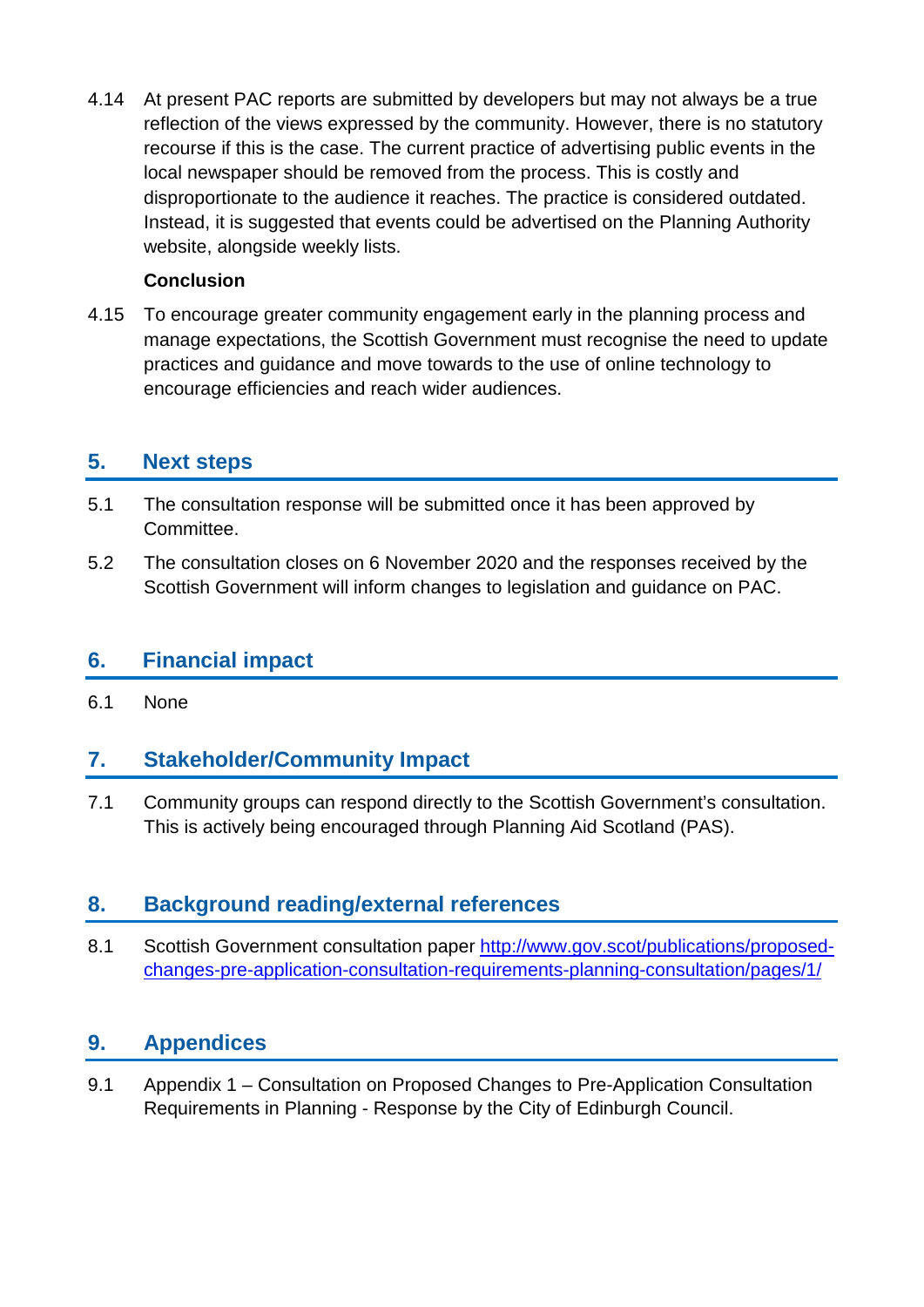## **Appendix 1:**

## **Scottish Govt Consultation: Proposed Changes to Pre-Application Consultation Requirements in Planning**

## **September 2020**

#### **Requirements on the Provision of Information on PAC Proposals**

*Currently the prospective applicant conducting PAC is required to make information on the proposal available to members of the public. This has generally been taken to be in physical ('hard copy') formats from a physical location.*

*During the COVID-19 emergency the option was allowed to provide information by electronic means (online).*

*The intention is that such information should be required to be available in 'hard copy' and electronic formats (that is members of the public can choose the format).*

## **Q1. Do you agree with the proposal to require the PAC information, which is to be made available to the public, to be available both by electronic means and in 'hard copy' format?**

YES

#### **Please comment and explain your view**

The Council would support the continued practice of online documents but the availability from the prospective applicant of hard copies (paper) for specific requirements in the community. Experience has shown that developers provide more information when consultation is online. There is a high level of online access amongst Edinburgh households but for those without personal access, it is recommended that one solution would be the continued use of online access in libraries.

Hard Copies (papers) should be only be available upon request directly to the developer. Some community councils will find it useful to have hard copies to facilitate their discussions.

The Council supports the move towards greater use of online technologies.

#### **Public Events**

*Currently prospective applicants are required to hold at least one physical public event as part of PAC. During the COVID-19 emergency this requirement is suspended temporarily, and online alternatives promoted in guidance.*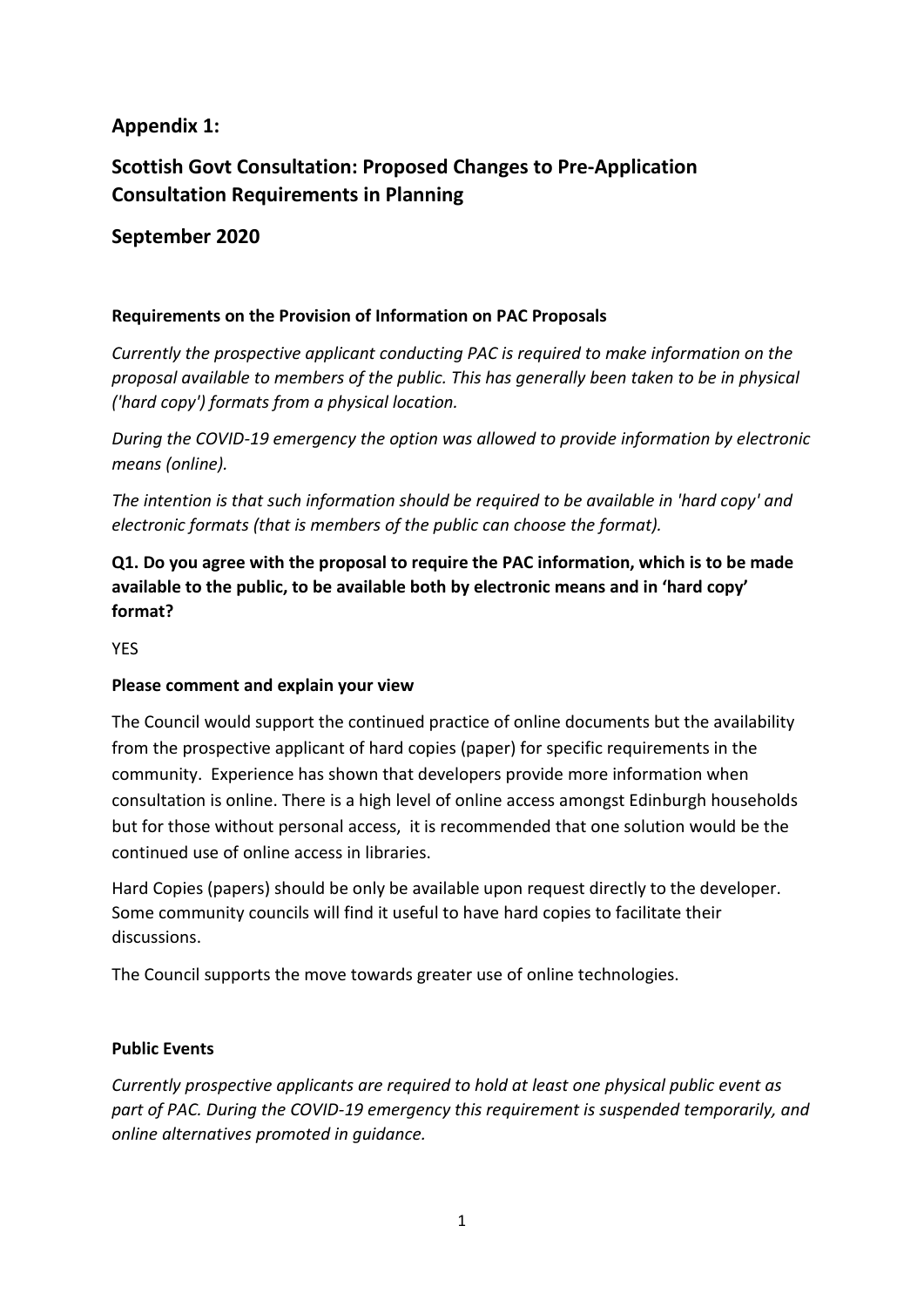*We would be interested to hear of people's experience of online events as part of a PAC process.*

## **Q2. Please give us details of your experience using online alternatives to public events during the COVID-19 emergency.**

#### **Please comment and explain your view**

There have been very few issues during Covid as a result of switching to online only consultations. However, post Covid, the Council would encourage more use of online consultation events but that other forms of engagement should be explored to meet local requirements.

If the aim is to try to engage "hard to reach" groups, going online is accessible to a wide range of groups/age profiles as there is no requirement to physically attend the event (those with children/young/disabled/shift workers may find it difficult to attend events due to timing/locality). However, there may still be barriers to engagement for people without access to the internet. It is recommended that one solution would be the continued use of online access in libraries.

We have successfully held online meetings of Planning Committee, Development Management Sub-committee and the Local Review Bodies with webcasting and recordings available for later viewing on the Council website.

Often the issue at public events is who is representing the developer, and can they answer all the questions. Online events may make it easier for the developer to resource attendance from a range of experts in this type of engagement.

*The proposal is that in order to help address concerns about PAC being a 'tick box' exercise, and concerns about a lack of feedback to the public on the views they have submitted (prior to the application being made), an additional public event should be required as a minimum in PAC.*

*As we have yet to evaluate the use of online public events in PAC, this additional public event would be a physical event.*

*It is proposed that a minimum period of seven days between the required public events is specified. Also, a second newspaper notice with details of the second event and PAC must be published after the first public event.*

**Q3. Do you agree with the proposal to make a second physical public event a minimum requirement of PAC?**

**YFS** 

#### **Please comment and explain your view**

At present PANs do the minimum. Exemplar engagement should have several events, the Council supports this proposal in principle. However, the proposal here is that the second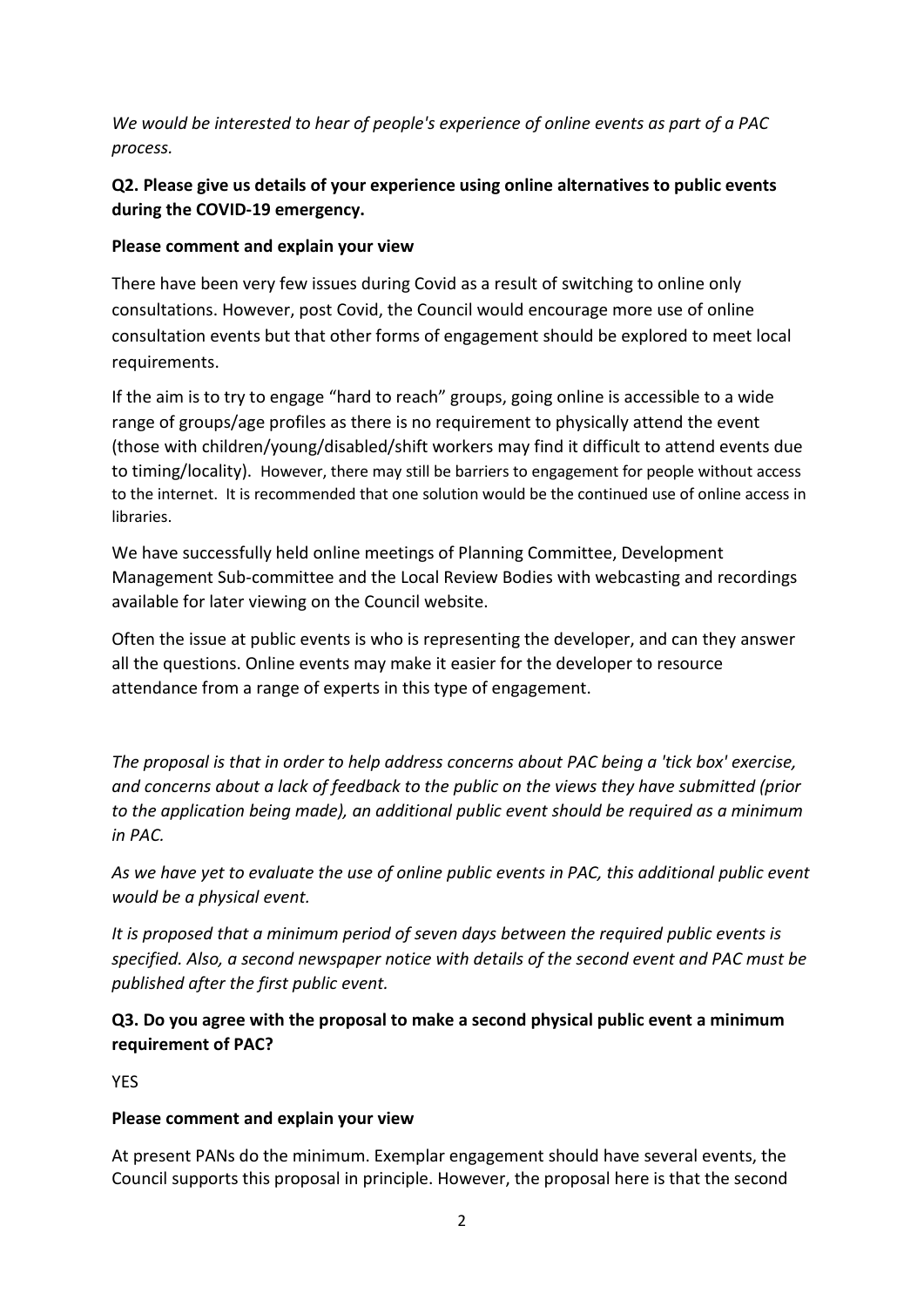event would provide feedback to the community. The developer would need to clearly set out the purpose of the first event to ensure the second event is meaningful.

There is no need for any Newspaper Advert – this is an outdated practice. It is disproportionately costly in comparison to the audience it reaches. Events could be advertised on the Planning Authority website, alongside weekly lists.

## **Q4. Do you agree that a second physical public event required as part of PAC must include feedback to the public on their earlier engagement in PAC?**

YES

#### **Please comment and explain your view**

It seems reasonable that a second public event would feedback on the comments received at the first event and how the developer intends to address (or explain why they are not addressing) the issues raised.

#### **Q5. Do you agree with the proposed minimum time period between the required public events in PAC?**

NO

#### **Please comment and explain your view**

From our experience, this seems like too short timescale for the developers to process the community feedback in a meaningful way and consider how this may be addressed.

Q6. Do you agree with the proposed requirement for an additional newspaper notice for the second required public event?

NO

#### **Please comment and explain your view**

See response to Qu 3, there shouldn't be any Newspaper notices due to the cost versus very limited reach of them. This is an outdated practice. We should be considering alternative more effective promotion in general.

#### **PAC Report – Content**

*In order to improve the consistency and transparency of PAC reports, and the PAC process itself, the proposal is to specify the content of PAC reports in regulations. Guidance will still be used to elaborate on the requirements.*

*The proposed precise wording is specified in the draft regulations accompanying the consultation paper (Annex A). Basically, the proposed content is:*

*the dates on which and places where public events were held,*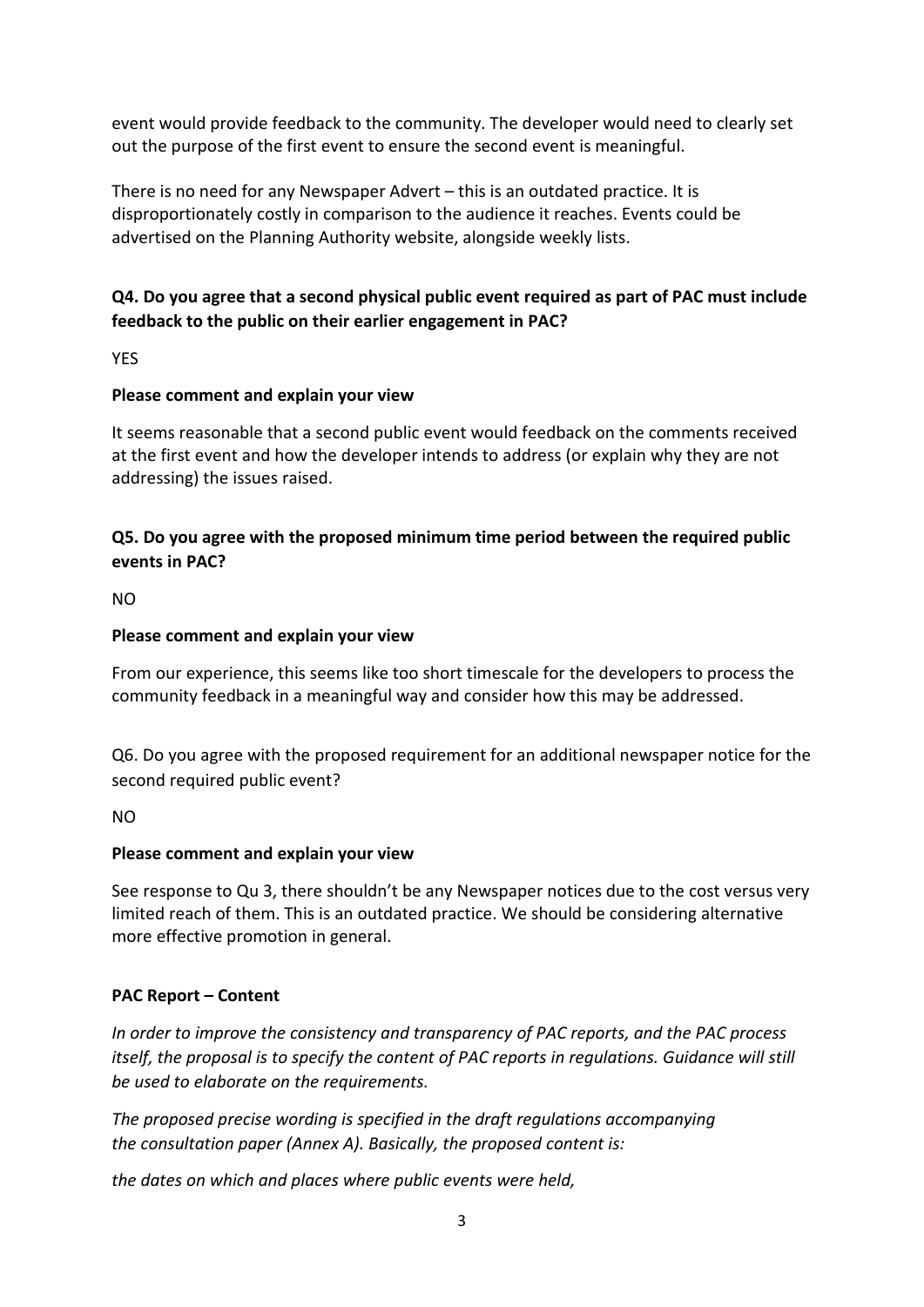*a description of any additional steps taken by the prospective applicant to consult with members of the public as regards the proposed development,*

*a list of bodies, groups and organisations who were consulted by the prospective applicant,*

*evidence of the prospective applicant carrying out the activities described under subparagraphs (a), (b) and (c),*

*copies of—*

*(i) any materials sent to consultees,*

*(ii) any materials provided to those attending a public event, and*

*(iii) any visual presentation shown or displayed at a public event.*

*photographs of any display boards or models available at public events,*

*confirmation as to whether consultees and attendees at public events were informed that pre-application consultation does not remove the right or the potential need to comment on the final application once it is made to the planning authority,*

*a summary of—*

*(i) the written responses to consultations, and*

*(ii) views raised at public events,*

*an explanation of how the prospective applicant took account of views raised during the preapplication consultation process, and*

*an explanation of how members of the public were given feedback on the prospective applicant's consideration of the views raised during the pre-application consultation process.*

#### **Q7. Do you agree with the proposed list of required content for PAC reports?**

YES

#### **Please comment and explain your view**

No comment.

#### **PAC Exemption – who is making the application**

*The proposal is that only the party who made the earlier application would be entitled to an exemption from PAC for a second application, perhaps amended in some respects, for the same basic proposal.*

**Q8. Do you agree with the PAC exemption being limited to the same applicant who made the earlier application?**

NO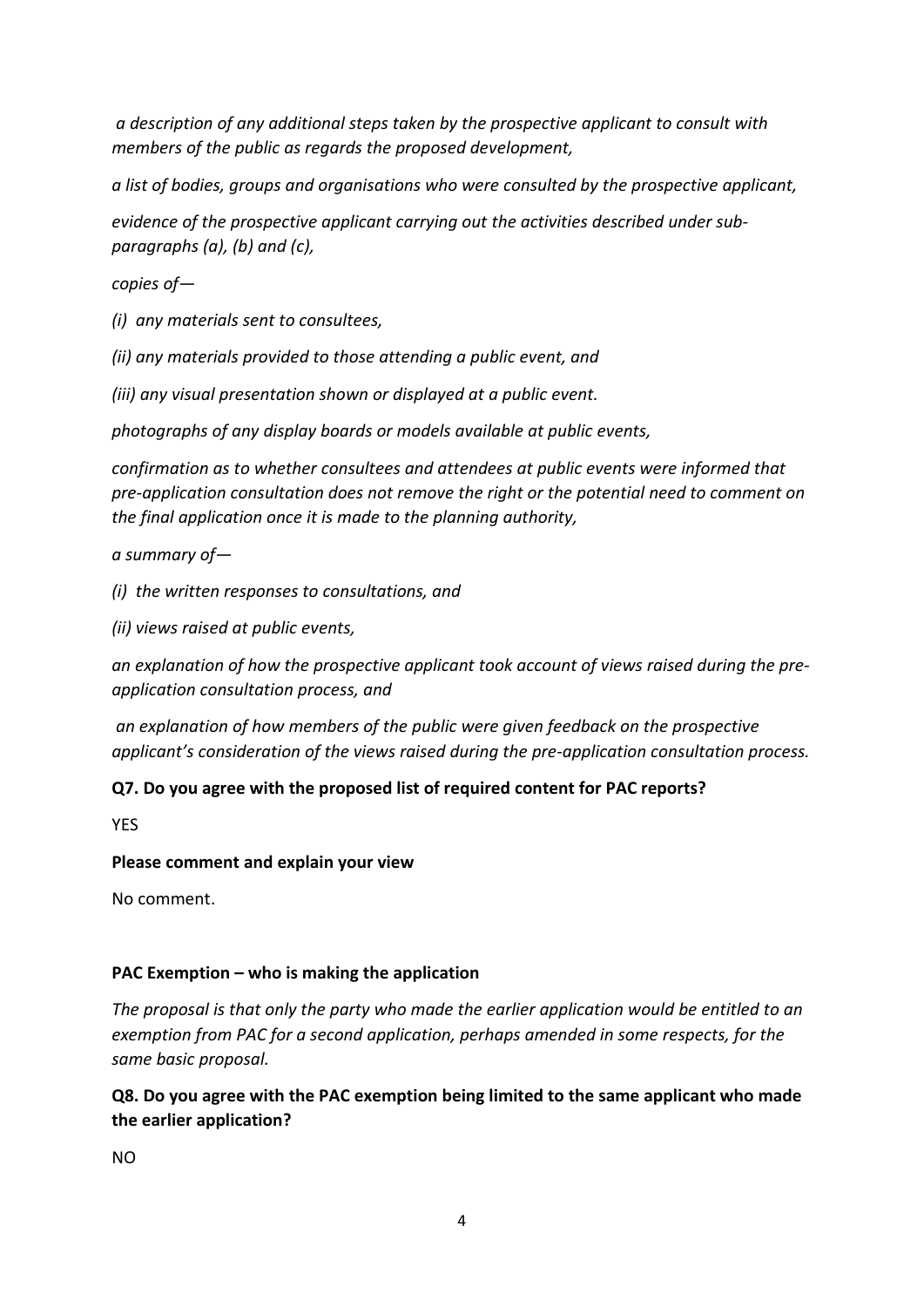#### **Please comment and explain your view**

Exemption should relate to same nature of "development" not the identity of the applicant, which is not a planning matter. Planning permission runs with the land. However, it does need to be clear  $who$  is applying – in our experience, this is important information to assist the understanding of the community.

#### **PAC Exemption - The circumstances in which a second application is made**

*It is proposed that a second application should not be able to get exemption from PAC requirements where the planning authority declined to determine the earlier application (that is the planning authority refused to deal with it under Section 39 of the Town and Country Planning (Scotland) Act 1997).*

*That means, subject to meeting the other criteria, a second application would be able to get an exemption where the earlier application is either:*

*withdrawn;*

*refused;*

*granted;*

*appealed;*

*called-in for determination by Scottish Ministers; or*

*still before the planning authority.*

**Q9. Do you agree with the circumstances regarding an 'earlier application' (withdrawn, refused etc.) in which a second application would be able to get exemption from PAC?**

**YFS** 

#### **Please comment and explain your view**

Agree, provided it is for essentially the same development.

#### **PAC Exemption - Relationship between the proposals**

*In order to qualify for PAC exemption there needs to be a relationship between the two development proposals contained in the earlier and second applications.*

*The consultation paper discusses some of the issues in this regard. The intention is to use an existing definition from the regulations on planning application fees which applies to fee exemptions. That is:*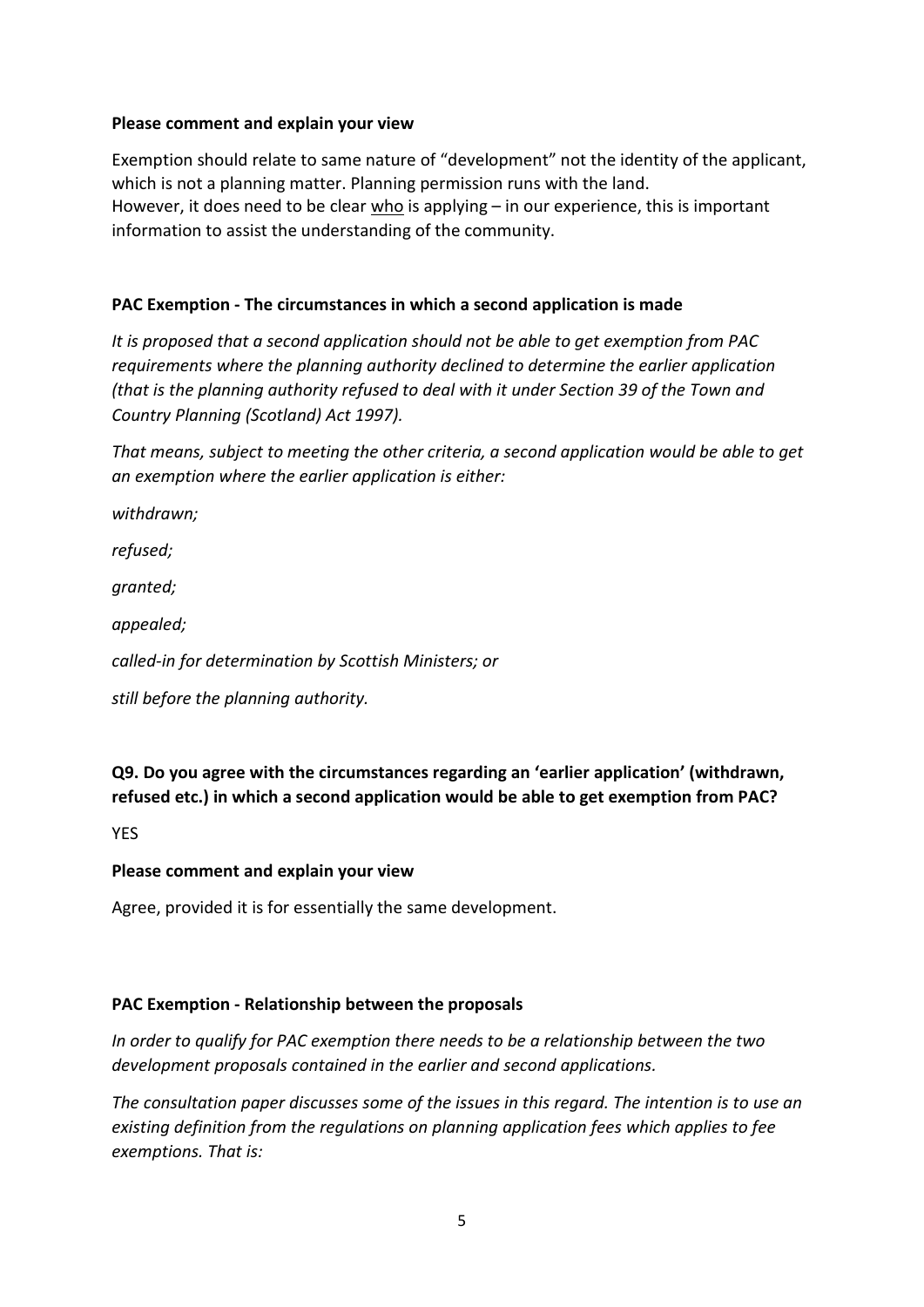*"development of the same character or description as development to which an earlier application relates and to no other development' and where "the application relates to the same site as that to which the earlier application related, or to part of that site, and to no other land except land included solely for the purpose of providing a different means of access to the site."*

*Both of these aspects of development and land would need to be met to qualify for exemption from PAC.*

**Q10. Do you agree with the approach to linking the description of the proposal in the earlier application and that in the second application for the purposes of a PAC exemption?**

**YFS** 

#### **Please comment and explain your view**

Agree that there needs to be a degree of consistency between the PAN and the subsequent application.

However, further clarification is required. For example, an applicant submits a PAN with a description, but following the PAC process the description of the application alters slightly. If the Council didn't accept these minor changes, then the applicant would need to be very vague in their initial PAN description, which would then lead to an inadequate description at the application stage.

The Council also accepts applications for a part of the site covered by a PAN, i.e. the application site does not have to match the size of the PAN boundary, or there could be multiple applications for different elements/uses within a PAN site. This needs further consideration.

#### **PAC Exemption - The Relationship with the Proposal of Application Notice**

*We also consider it appropriate that both applications should fall within the scope of what was considered at PAC.*

*So, the proposals in both applications must also be within the scope of the description of development contained in the proposal of application notice (PAN), served on the planning authority in relation to the earlier application.*

#### **Q11. Do you agree that the exemption from PAC should be linked to the content of the PAN served in relation to PAC for the earlier application?**

YES

#### **Please comment and explain your view**

No further comment.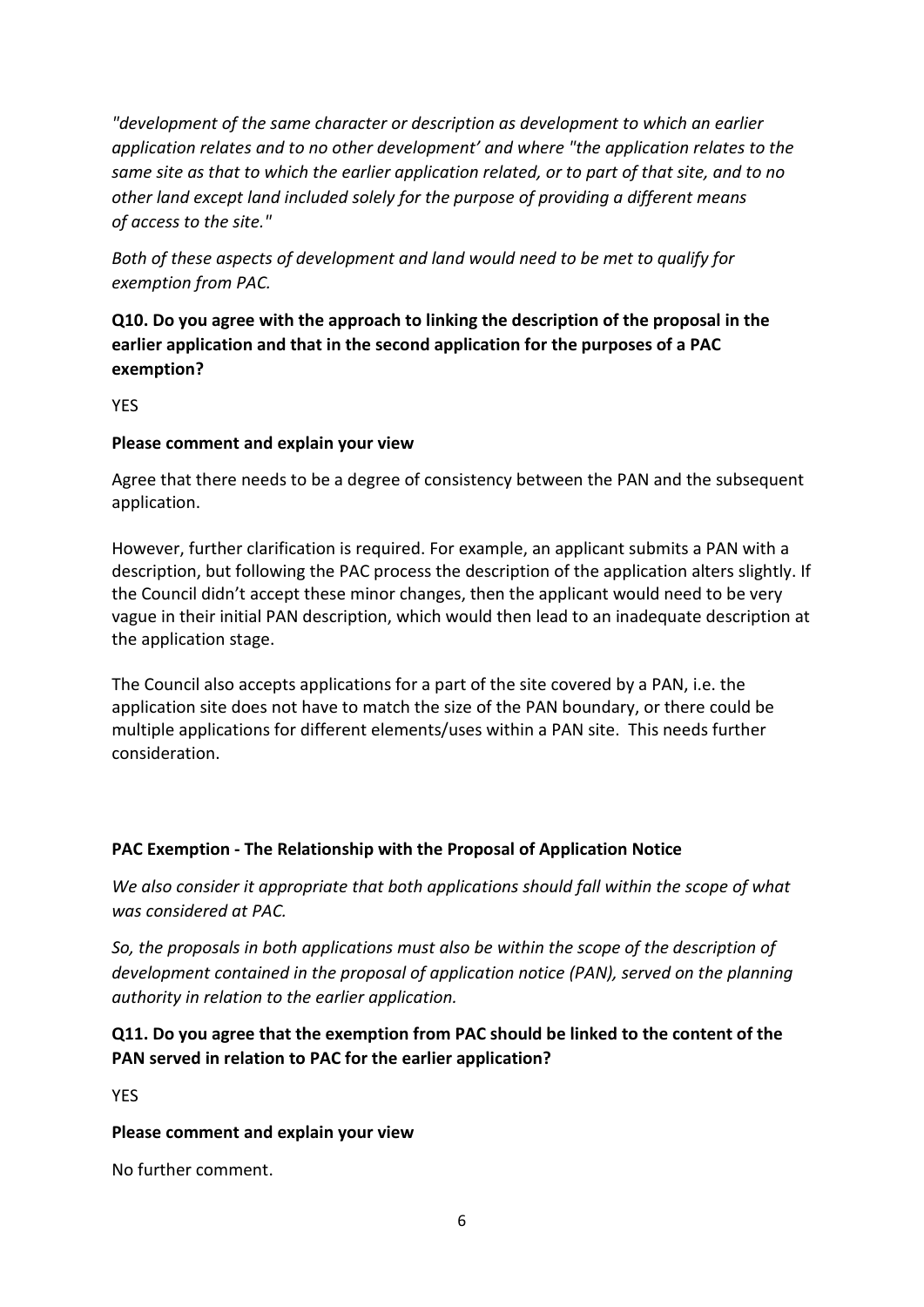#### **PAC Exemption - Time Limit**

*We are proposing that any exemption from PAC for a second application be time limited – that is, it cannot be divorced in time too much from the PAC done prior to the earlier application.*

*Such a time limit would need to allow an opportunity for the earlier application to be processed. Running the period from, for example, the date of decision on that earlier application, would be somewhat open ended.*

*We propose that to qualify for an exemption from PAC, the second application would need to be made within 18 months from the date the earlier application was made to the planning authority.*

#### **Q12. Do you agree with the proposed time limit on exemptions from PAC?**

NO

#### **Please comment and explain your view**

From experience of many major development proposals in Edinburgh, we would suggest 12 months. This would be easier to monitor, more consistent with meaningful community engagement and would encourage developers to bring forward development proposals more quickly.

#### **Timing and Transitional Arrangements**

*We intend to bring into force the new time limit on making applications to which PAC requirements apply at the same time as the proposed changes in this paper.*

*Section 18 of the Town & Country Planning (Scotland) Act 2019 specifies that applications to which PAC applies must be made within 18 months from the date the proposal of application notice (PAN) is given to the planning authority.*

*The intention is to have a transitional arrangement so that in cases where the PAN was given before the new requirement comes into force, the prospective applicant has 18 months from that coming into force date to make an application. So, for example, prospective applicants do not suddenly find themselves with no time left to make an application.*

*The requirements for making information available in hard copy and electronic formats, having an additional public event and complying with requirements on the content of PAC reports would apply to cases where the PAN was given on or after the coming into force date of the new regulations.*

*Exemptions from PAC would be available in qualifying cases from the coming into force date of the regulations.*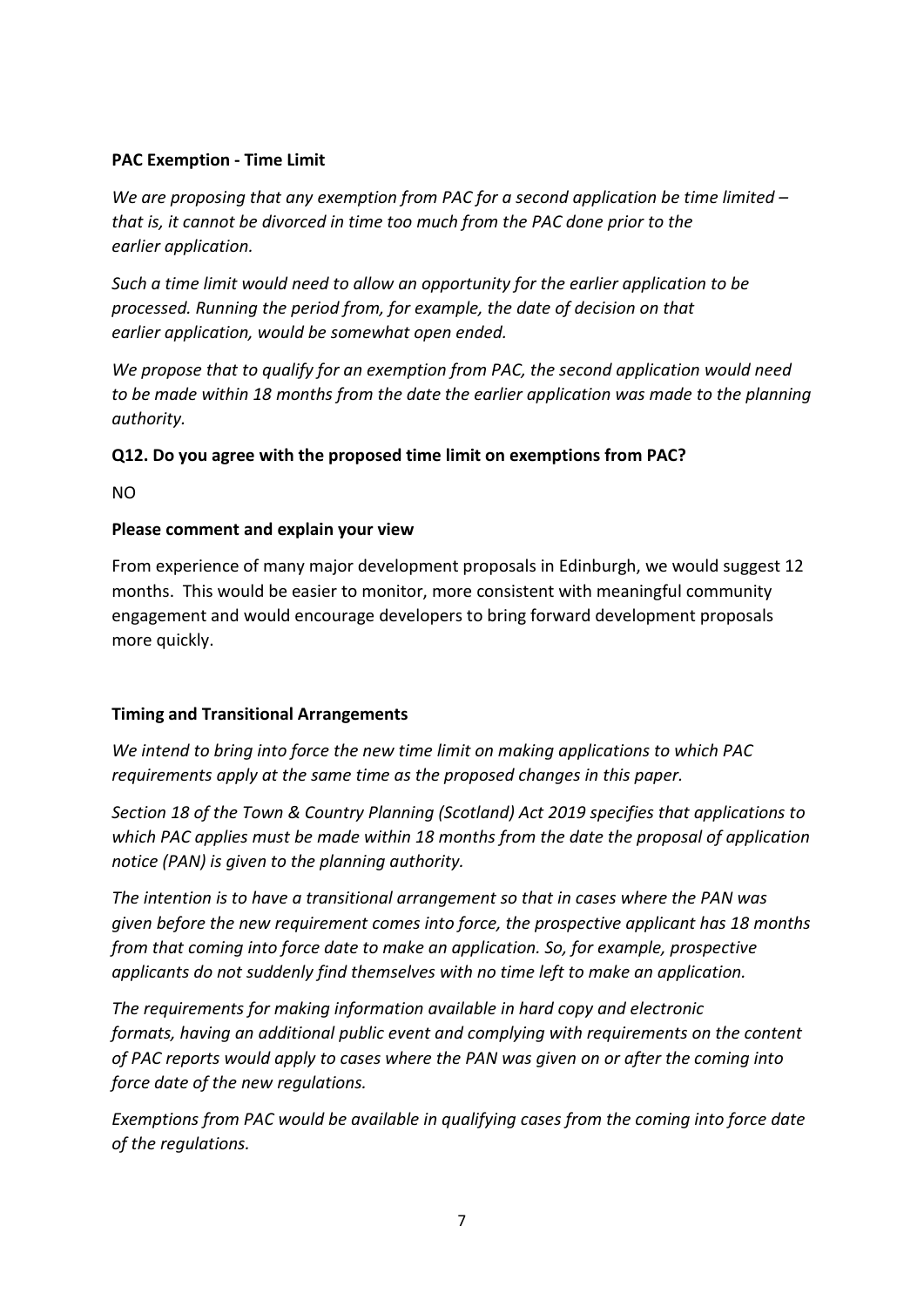## **Q13. Do you agree with the proposed transitional arrangements for bringing into force the new PAC requirements, including the time limit for making applications to which PAC requirements apply?**

YES

#### **Please comment and explain your view**

But as previously stated this should be 12 months, which also has the potential to reduce the number of speculative PANs, which causes anxiety and uncertainty in communities.

#### **Pre-application Consultation with Disabled People**

*During the passage of the Bill which became the Planning (Scotland) Act 2019, the issue of statutory consultee status for Access Panels was discussed. Whilst the Scottish Government could not support the amendment in this regard, Kevin Stewart MSP, Minister for Local Government, Housing and Planning indicated that involvement at the pre-application stage represented the best opportunity for these parties to influence proposals, and that the Scottish Government would consider this further.*

*We propose guidance on highlighting the importance of pre-application consultation with these parties, and will consider what we can say about how best this might be achieved. The general requirements in the PAC report should then indicate what was done and how any issues raised were considered in finalising the proposal.*

**Q14. Please give us your views on the proposed approach to pre-application engagement with disabled people.**

#### *Please comment and explain your view*

The inclusion of Access Panels at PAC stage would greatly assist. Planners are not qualified in matters concerning disability and in order to understand such matters it is necessary to look through the prism of representatives of those with disabilities.

#### **PAC Guidance**

*As indicated above, the intention is to produce guidance supporting the revised PAC arrangements. In addition to engagement with Access Panels, this would include matters such as: the issues to be considered when holding and scheduling public events; consideration of the nature of local communities and approaches to engagement; and the use of information technology in supporting statutory requirements. Reference would be made to existing good practice guidance on effective engagement with communities.*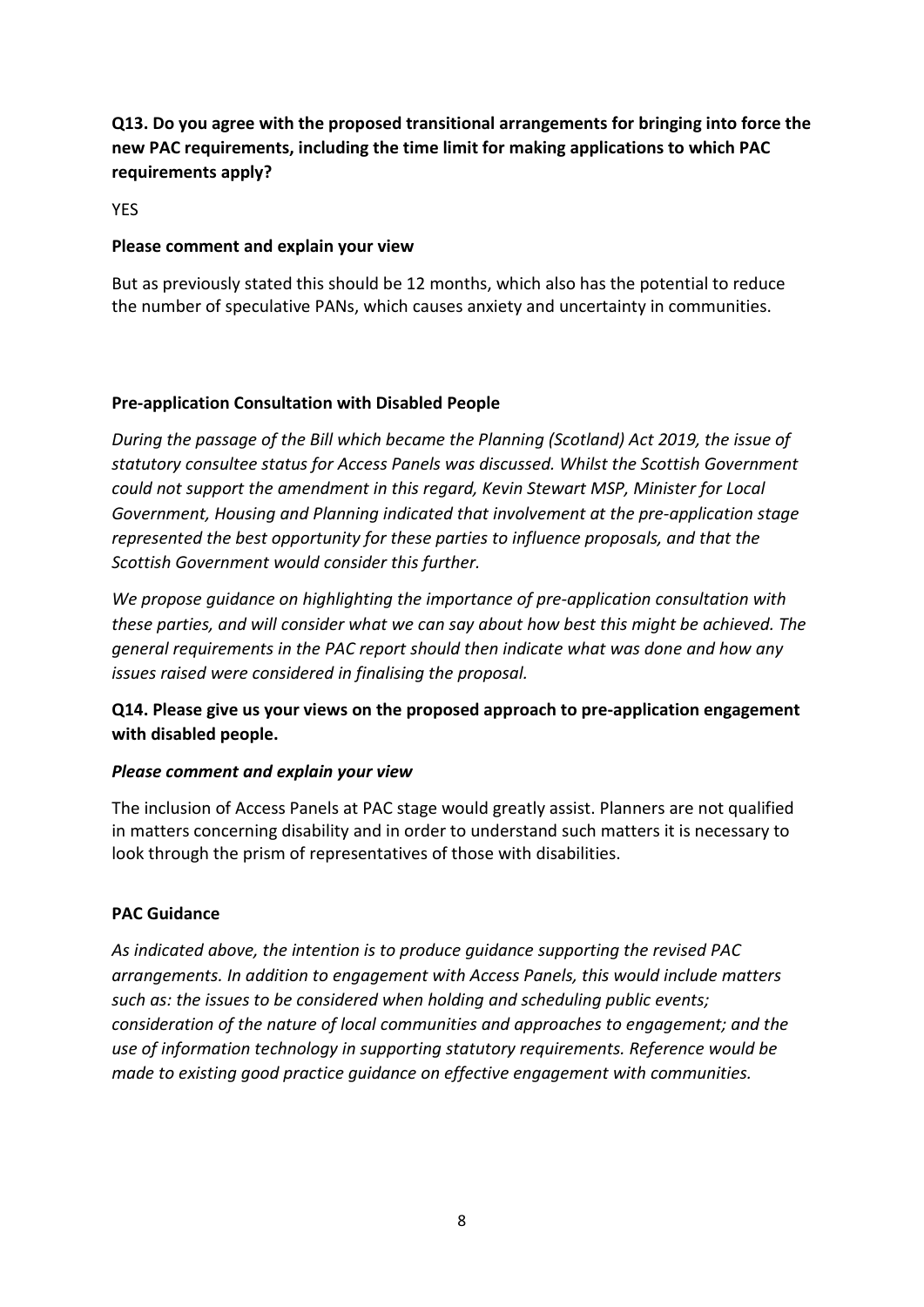#### **Q15. Please tell us what issues you think should be covered in guidance for PAC.**

#### *Please comment and explain your view*

The primary purpose of any guidance should focus on the overall objective of delivering great places. However, it would be useful to include information on the suitability of locations for public events – preference should be given to libraries, community centres and public buildings. These buildings will be barrier free and therefore accessible.

#### **Impact Assessments**

*Included with the consultation paper are partial versions of the following assessments:*

*Business and Regulatory Impact Assessment (BRIA)*

*Combined Equalities and Child's Rights and Welfare Impact Assessment (EQIA/ CRWIA)*

*There is also a screening paper regarding an Island Communities Impact Assessment. Based on the information we have identified, we do not consider there to be a significant impact on island communities in particular arising from the proposed changes.*

#### **Q16. Please give us any views you have on the content of these partial BRIA and combined EQIA/CRWIA.**

#### *Please comment and explain your view*

No comment

#### **Q17. Do you have or can you direct us to any information that would assist in finalising the BRIA and combined EQIA/ CRWIA?**

#### *Please comment and explain your view*

No comment

#### **Q18. Please give us your views on the Island Communities Impact Assessment screening paper and our conclusion that a full assessment is not required.**

#### *Please comment and explain your view*

No comment

**Q19. If you consider that a full Island Communities Impact Assessment is required, please suggest any information sources that could help inform that assessment.**

No comment